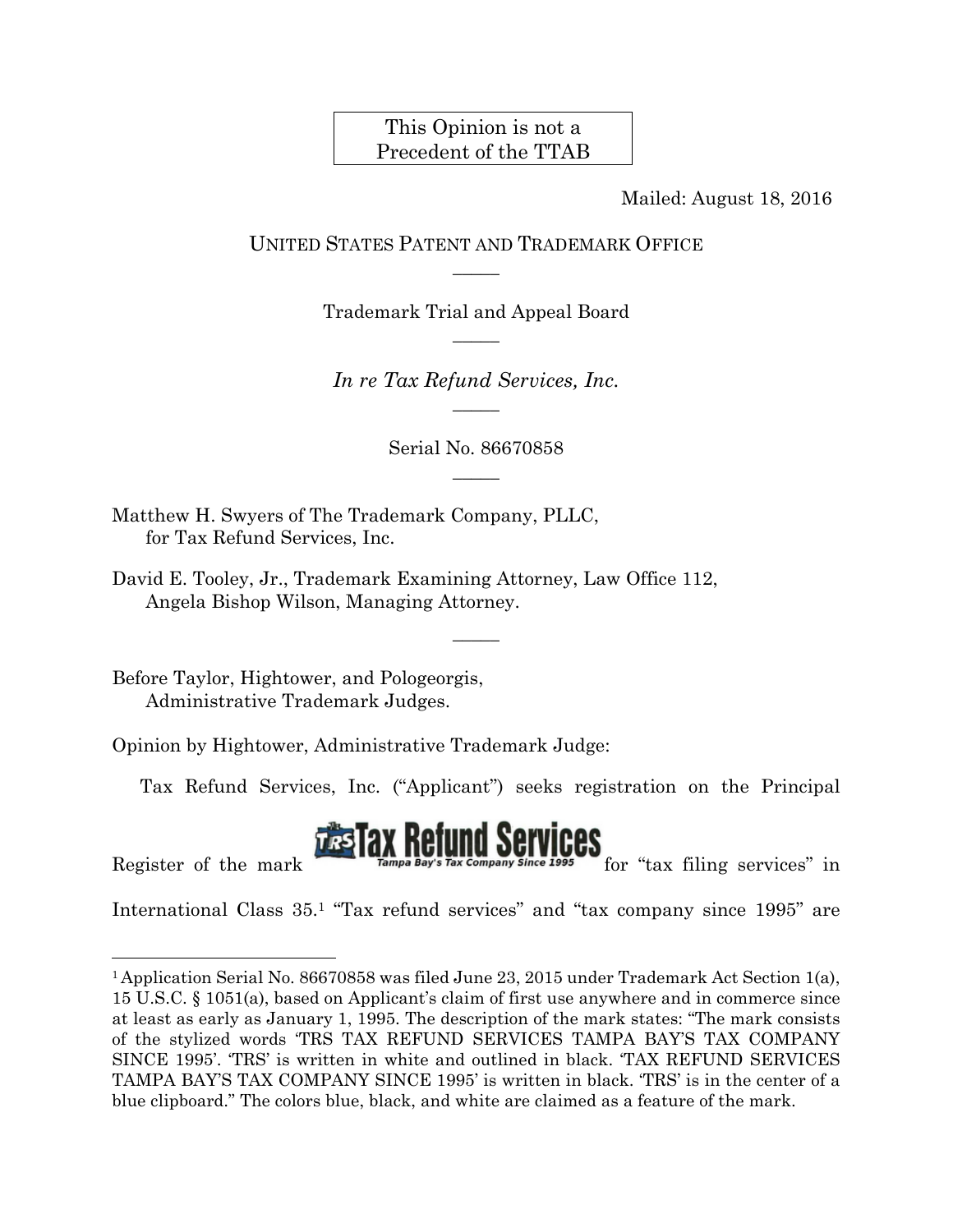disclaimed from the mark, while Applicant claims acquired distinctiveness under Trademark Act Section 2(f) as to TAX REFUND SERVICES TAMPA BAY'S TAX COMPANY SINCE 1995.

The Trademark Examining Attorney has refused registration under Section 2(d) of the Trademark Act, 15 U.S.C. § 1052(d), on the ground that Applicant's mark, as applied to the services identified in the application, so resembles the marks **TRS** in



standard characters<sup>2</sup> and  $\bullet$ ,<sup>3</sup> both previously registered by the same owner on the Principal Register for "tax advisory services; tax and taxation planning, advice, information and consultancy services; tax consultation" in International Class 35, as to be likely to cause confusion, to cause mistake, or to deceive.

After the Trademark Examining Attorney made the refusal final, Applicant appealed to this Board. We affirm the refusal to register.

Our determination under Section 2(d) is based on an analysis of all probative facts in evidence that are relevant to the factors bearing on the issue of likelihood of confusion. *In re E. I. du Pont de Nemours & Co.,* 476 F.2d 1357, 177 USPQ 563, 567 (CCPA 1973); *see also In re Majestic Distilling Co.,* 315 F.3d 1311, 65 USPQ2d 1201, 1203 (Fed. Cir. 2003). In any likelihood of confusion analysis, however, two key considerations are the similarities between the marks and the similarities between

l

<sup>2</sup> Registration No. 4125336, issued April 10, 2012.

<sup>3</sup> Registration No. 3813220, issued July 6, 2010; combined declaration of use and incontestability under Trademark Act §§ 8 & 15 accepted and acknowledged August 6, 2016.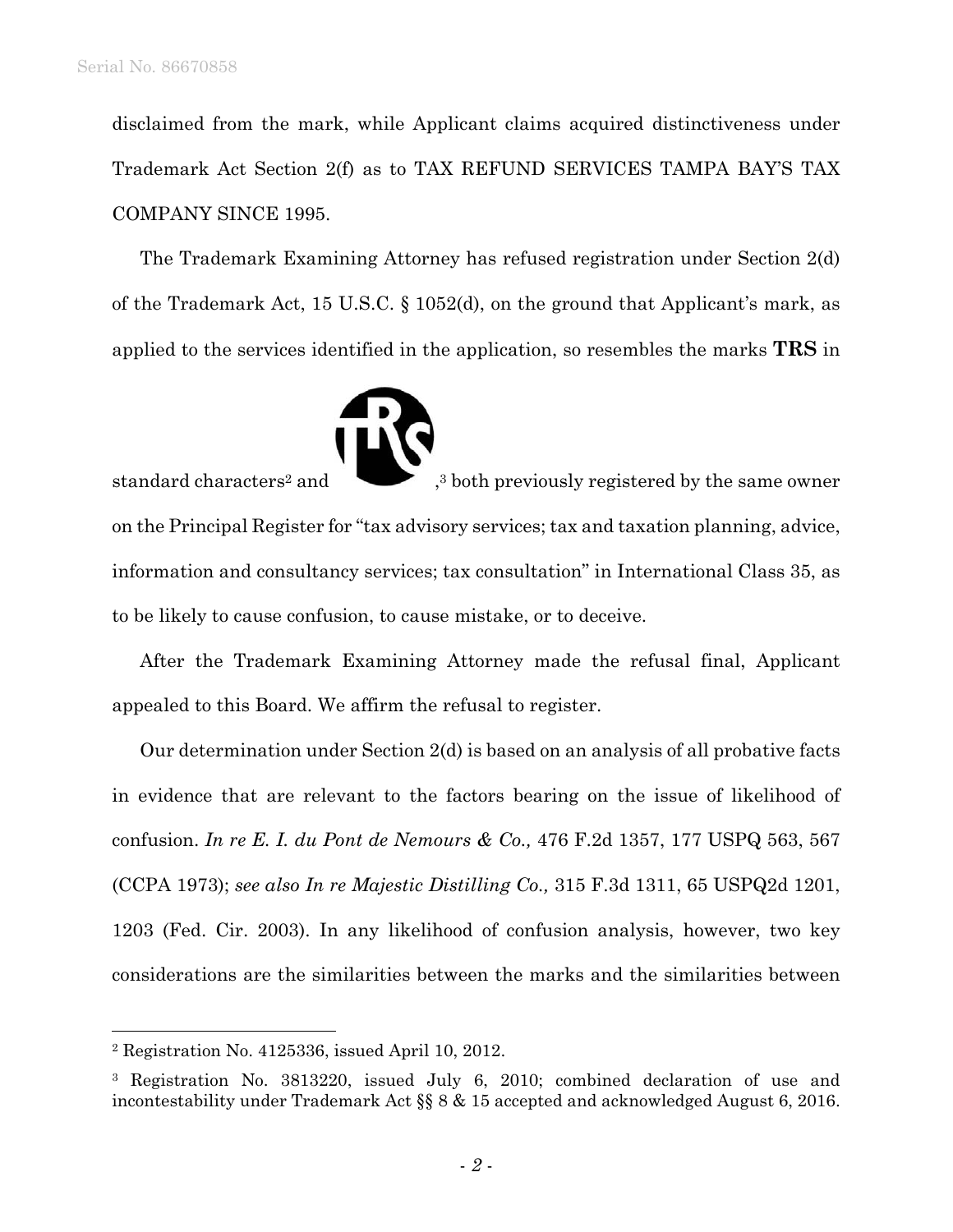the goods or services. *See Federated Foods, Inc. v. Fort Howard Paper Co.,* 544 F.2d 1098, 192 USPQ 24, 29 (CCPA 1976) ("The fundamental inquiry mandated by § 2(d) goes to the cumulative effect of differences in the essential characteristics of the [services] and differences in the marks.").

We first consider the second *du Pont* factor, the similarity of the services. We must look to the services as identified in the involved application and cited registrations, not to any extrinsic evidence of actual use. *Stone Lion Capital Partners, LP v. Lion Capital LLP*, 746 F.3d 1317, 110 USPQ2d 1157, 1162 (Fed. Cir. 2014).

Applicant's identified services are "tax filing services," while Registrant's services are "tax advisory services; tax and taxation planning, advice, information and consultancy services; tax consultation." In its appeal brief, Applicant concedes that the identified services are similar and overlapping.4 In addition, the Examining Attorney introduced Internet evidence that such services, particularly tax preparation and filing on the one hand and tax consultation on the other, are commonly offered together by the same third parties.5

In our likelihood of confusion analysis, the second *du Pont* factor strongly supports a finding that confusion is likely.

We next address the first *du Pont* likelihood of confusion factor, focusing on "'the similarity or dissimilarity of the marks in their entireties as to appearance, sound,

 $\overline{a}$ 

<sup>4</sup> Under the heading "The Goods or Services of the Trademarks Overlap," Applicant states that: "Applicant must concede the similarity of the goods or services as recited in the Applicant's applied-for trademark as well as the registered trademark." Appeal Brief at 12, 4 TTABVUE 13.

<sup>5</sup> *See* January 4, 2016 Final Office Action at 2-30.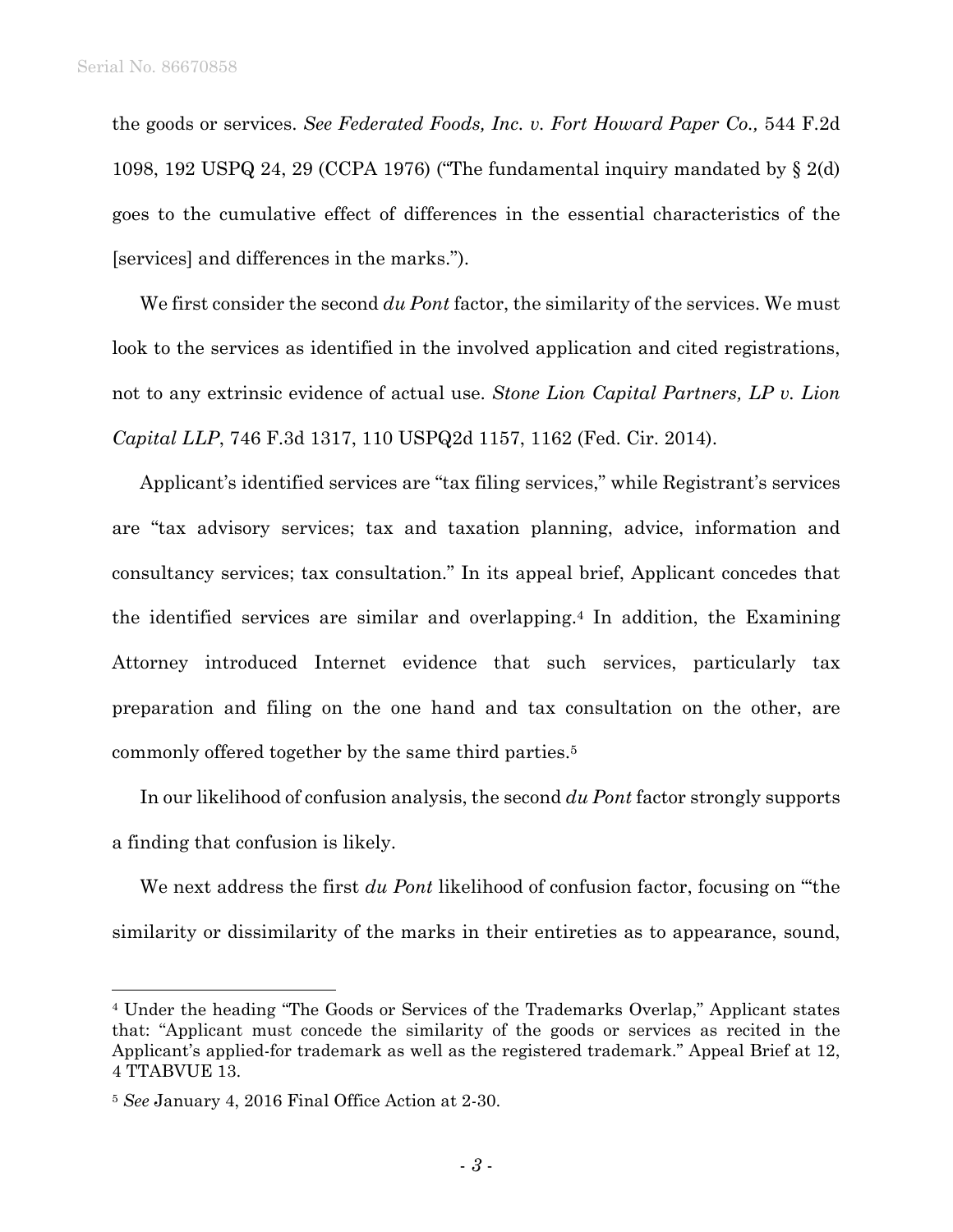connotation and commercial impression.'" *Palm Bay Imports Inc. v. Veuve Clicquot Ponsardin Maison Fondee En 1772*, 396 F.3d 1369, 73 USPQ2d 1689, 1691 (Fed. Cir. 2005) (quoting *du Pont*, 177 USPQ at 567). "The proper test is not a side-by-side comparison of the marks, but instead whether the marks are sufficiently similar in terms of their commercial impression such that persons who encounter the marks would be likely to assume a connection between the parties." *Coach Servs. Inc. v. Triumph Learning LLC*, 668 F.3d 1356, 101 USPQ2d 1713, 1721 (Fed. Cir. 2012) (quotation omitted). The focus is on the recollection of the average purchaser, who normally retains a general rather than a specific impression of trademarks. *Joel Gott Wines LLC v. Rehoboth Von Gott Inc.*, 107 USPQ2d 1424, 1430 (TTAB 2013).

Because the similarity or dissimilarity of the marks is determined based on the marks in their entireties, our analysis cannot be predicated on dissecting the marks into their components. *In re Nat'l Data Corp.,* 753 F.2d 1056, 224 USPQ 749, 751 (Fed. Cir. 1985); *see also Franklin Mint Corp. v. Master Mfg. Co.,* 667 F.2d 1005, 212 USPQ 233, 234 (CCPA 1981) ("It is axiomatic that a mark should not be dissected and considered piecemeal; rather, it must be considered as a whole in determining likelihood of confusion."). On the other hand, "there is nothing improper in stating that, for rational reasons, more or less weight has been given to a particular feature of a mark, provided the ultimate conclusion rests on a consideration of the marks in their entireties. Indeed, this type of analysis appears to be unavoidable." *In re Nat'l Data*, 224 USPQ at 751.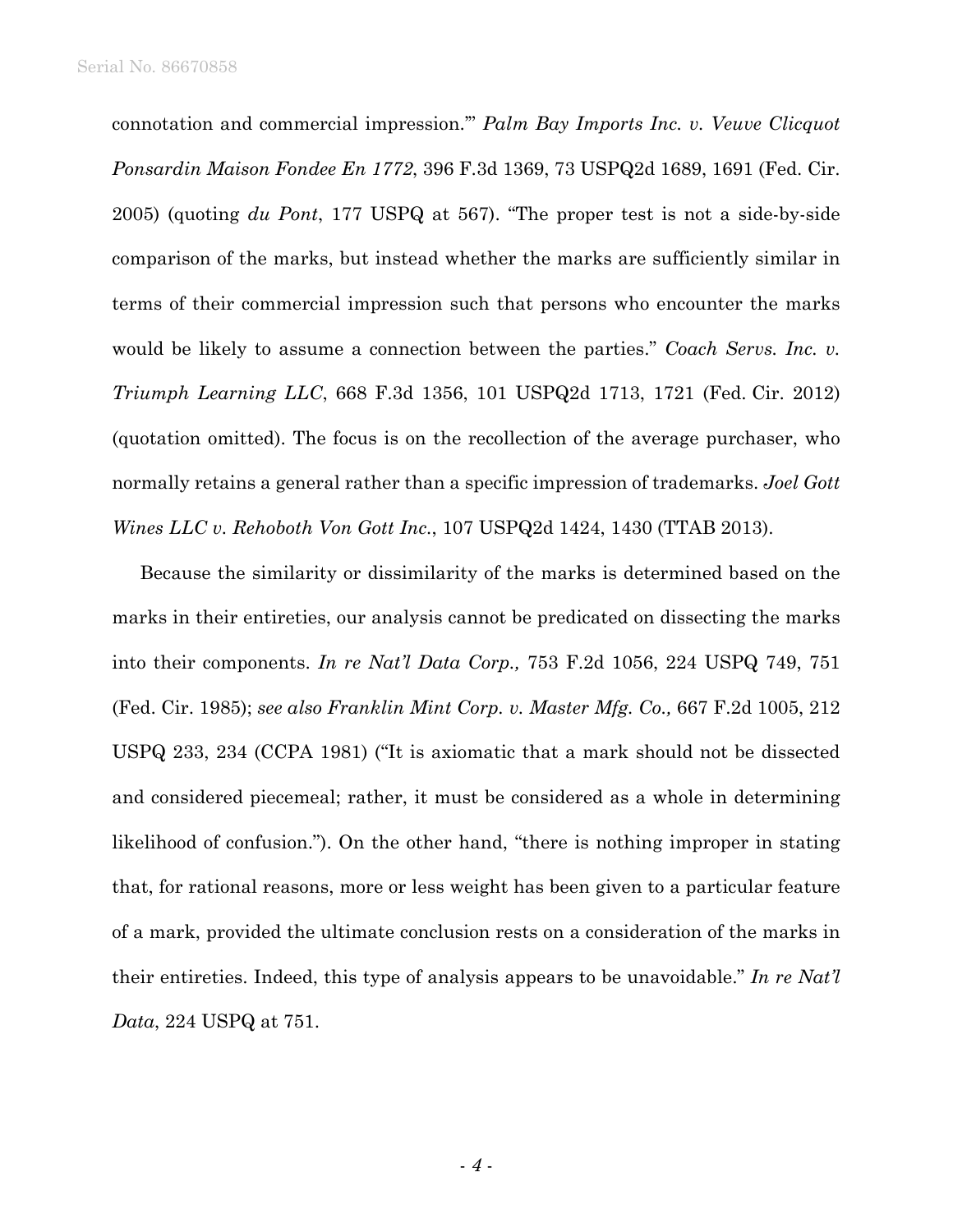The cited marks are **TRS** in standard character and design format. Applicant's

## $\pi$   $\pi$  is  $\pi$  ampa<sup>Bay's Tax Company since 1995</sup>. Although we consider Applicant's mark in

its entirety, we find that the term TRS is its dominant portion, for two chief reasons. First, TRS is visually set apart and emphasized as a component of the mark, appearing in a white decorative font atop a blue stylized clipboard. Second, all the remaining words in Applicant's mark are descriptive of Applicant's services. Although the additional wording does distinguish Applicant's mark somewhat from the cited marks in appearance and sound, we find that this descriptive matter has less significance in creating the mark's commercial impression and therefore is entitled to less weight in out likelihood of confusion determination. *See Cunningham v. Laser Golf Corp.*, 222 F.3d 943, 55 USPQ2d 1842, 1846 (Fed. Cir. 2000) ("Regarding descriptive terms, this court has noted that the descriptive component of a mark may be given little weight in reaching a conclusion on likelihood of confusion.") (quotation omitted).

Thus, the dominant portion of Applicant's mark is identical to the entirety of the cited standard character mark and the literal portion of the cited composite mark. Likelihood of confusion has been found where, as here, the entirety of one mark is incorporated within another. *See, e.g., China Healthways Inst. Inc. v. Wang*, 491 F.3d 1337, 83 USPQ2d 1123, 1125 (Fed. Cir. 2007) (finding the common word in CHI and CHI PLUS likely to cause confusion despite differences in the marks' designs); *Coca-Cola Bottling Co. of Memphis, Tenn., Inc. v. Joseph E. Seagram & Sons, Inc.,* 526 F.2d 556, 188 USPQ 105 (C.C.P.A. 1975) (BENGAL LANCER likely to cause confusion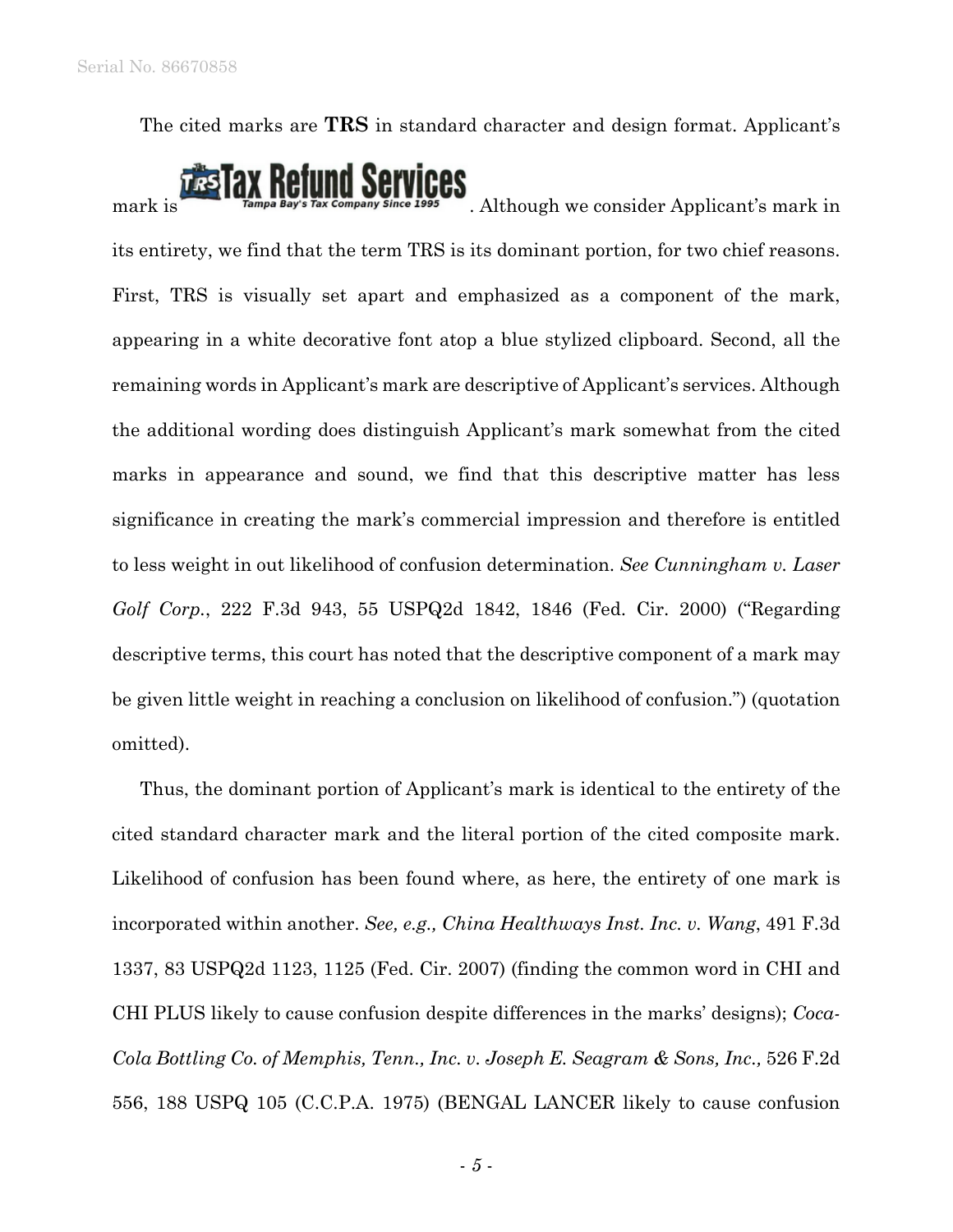with BENGAL); *In re West Point–Pepperell, Inc.*, 468 F.2d 200, 175 USPQ 558, 559 (C.C.P.A. 1972) (WEST POINT PEPPERELL likely to cause confusion with WEST POINT); *In re El Torito Rests. Inc.*, 9 USPQ2d 2002, 2004 (TTAB 1988) (MACHO COMBOS, with "combos" disclaimed, likely to cause confusion with MACHO). Here, consumers are likely to view Applicant's mark as designating a variation of the cited marks pointing to a common source. *See, e.g.*, *In Re Mighty Leaf Tea*, 601 F.3d 1342, 94 USPQ2d 1257, 1260 (Fed. Cir. 2010) (affirming Board decision that ML is likely to be perceived as a shortened version of ML MARK LEES, and noting that "the presence of an additional term in the mark does not necessarily eliminate the likelihood of confusion if some terms are identical").

The fact that the shared term TRS is the first word in Applicant's mark enhances its similarity to the cited marks. *See, e.g., Palm Bay*, 73 USPQ2d at 1692 (stating that "veuve" is a prominent part of the mark VEUVE CLICQUOT because it is the first word in the mark); *Century 21 Real Estate Corp. v. Century Life of Am.*, 970 F.2d 874, 23 USPQ2d 1698, 1700 (Fed. Cir. 1992) (stating that consumers will first notice the identical lead word on encountering the marks); *Presto Prods. Inc. v. Nice-Pak Prods. Inc.*, 9 USPQ2d 1895, 1897 (TTAB 1988) (stating that "it is often the first part of a mark which is most likely to be impressed upon the mind of a purchaser and remembered"). We also are mindful that marks involving letter combinations can be more susceptible to confusion than word marks. *B.V.D. Licensing Corp. v. Rodriguez*, 83 USPQ2d 1500, 1509 (TTAB 2007).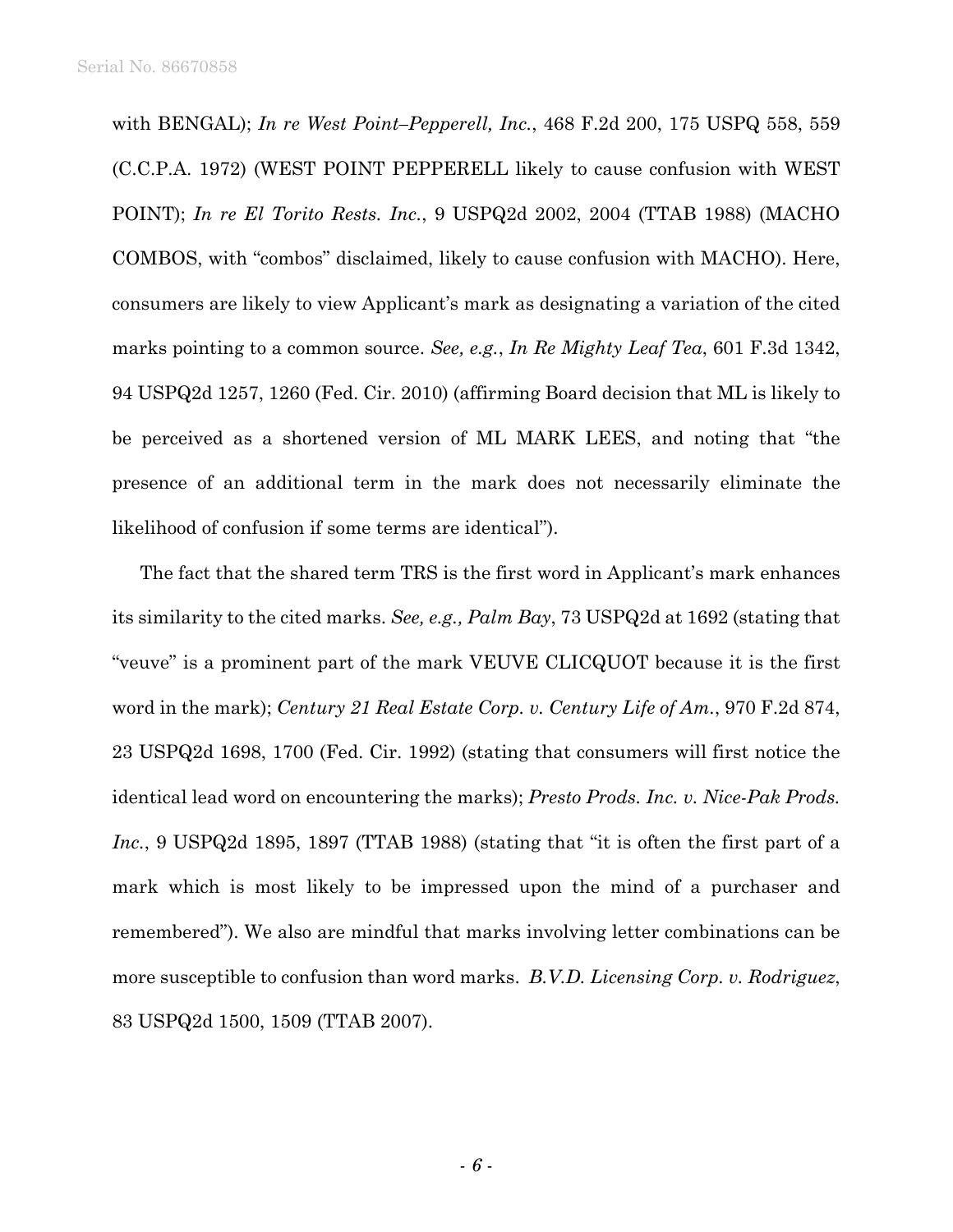Applicant argues that consumers will recognize TRS as an acronym for the descriptive wording "tax refund services," thus rendering weak and descriptive the element shared among the marks.6 Even if this is true for Applicant's mark, there is no evidence supporting this assertion for the cited marks, nor any other evidence indicating that those marks are weak or descriptive. The derivations of letter marks, acronyms, or initialisms, moreover, are of no particular significance in our analysis under Section 2(d). *B.V.D. Licensing Corp.*, 83 USPQ2d at 1508; *see also Edison Bros. Stores, Inc. v. Brutting E. B. Sport-Int'l GmbH*, 230 USPQ530, 533 (TTAB 1986) (noting cases in which derivation of lettered marks from trade or corporate names "had no negative influence upon the likelihood of confusion conclusions which were reached").

For all of these reasons, we find Applicant's mark, considered in its entirety, to be similar to the cited marks, particularly as to their connotation and overall commercial impression. The first *du Pont* factor thus supports a finding that confusion is likely.

Finally, we address Applicant's argument that there is no evidence of actual confusion between its mark and Opposer's marks.7 This assertion relates to the eighth *du Pont* factor, assessing the length of time during and conditions under which there has been concurrent use without evidence of actual confusion.

Proof of actual confusion is unnecessary to show a likelihood of confusion. *Weiss Assocs. Inc. v. HRL Assocs. Inc.*, 902 F.2d 1546, 14 USPQ2d 1840, 1843 (Fed. Cir.

1

<sup>6</sup> *See* Appeal Brief at 9-11, 4 TTABVUE 10-12.

<sup>7</sup> *See id.* at 12-13, 4 TTABVUE 13-14.